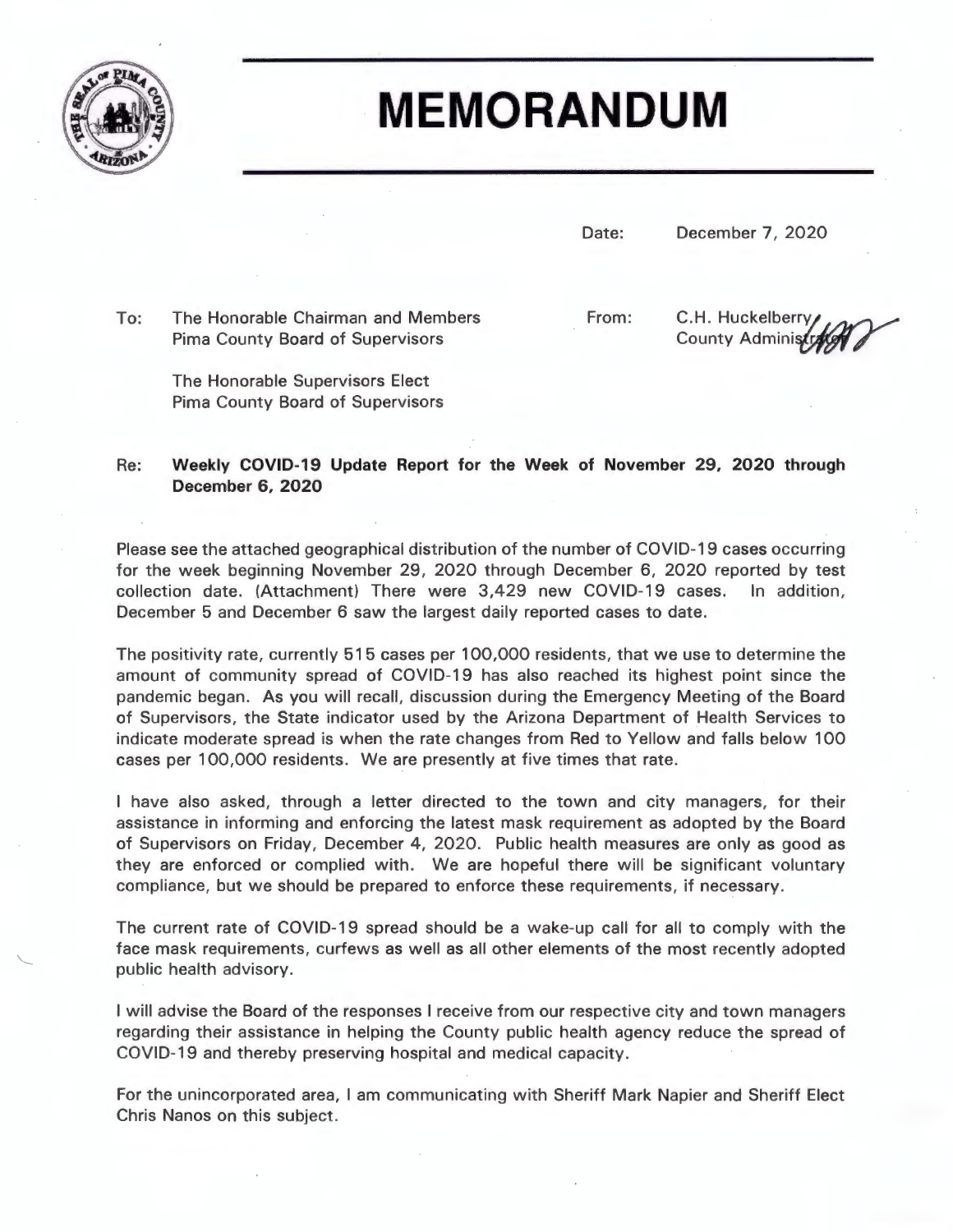The Honorable Chair and Members, Pima County Board of Supervisors

Re: Weekly COVID-19 Update Report for the Week of November 29, 2020 through **December 6, 2020** 

December 7, 2020 Page 2

If legal enforcement through the Courts becomes necessary, I am also informing County Attorney Barbara LaWall and County Attorney Elect Laura Conover as well as the Presiding Judge of the Superior Court of these measures . These actions will ensure we have the necessary infrastructure to begin enforcement of these matters by legal means, which I hope will not be necessary.

Regarding hospital capacity, this weekend ICU availability fell to 0.2% with only one bed available. These were 723 COVID positive hospital admissions 100 more than any other week.

#### CHH/anc

#### **Attachment**

c: Jan Lesher, Chief Deputy County Administrator Francisco Garcfa, MD, **MPH,** Deputy County Administrator & Chief Medical Officer, Health and Community Services Terry Cullen, MD, MS, Public Health Director, Pima County Health Department

 $\sim$